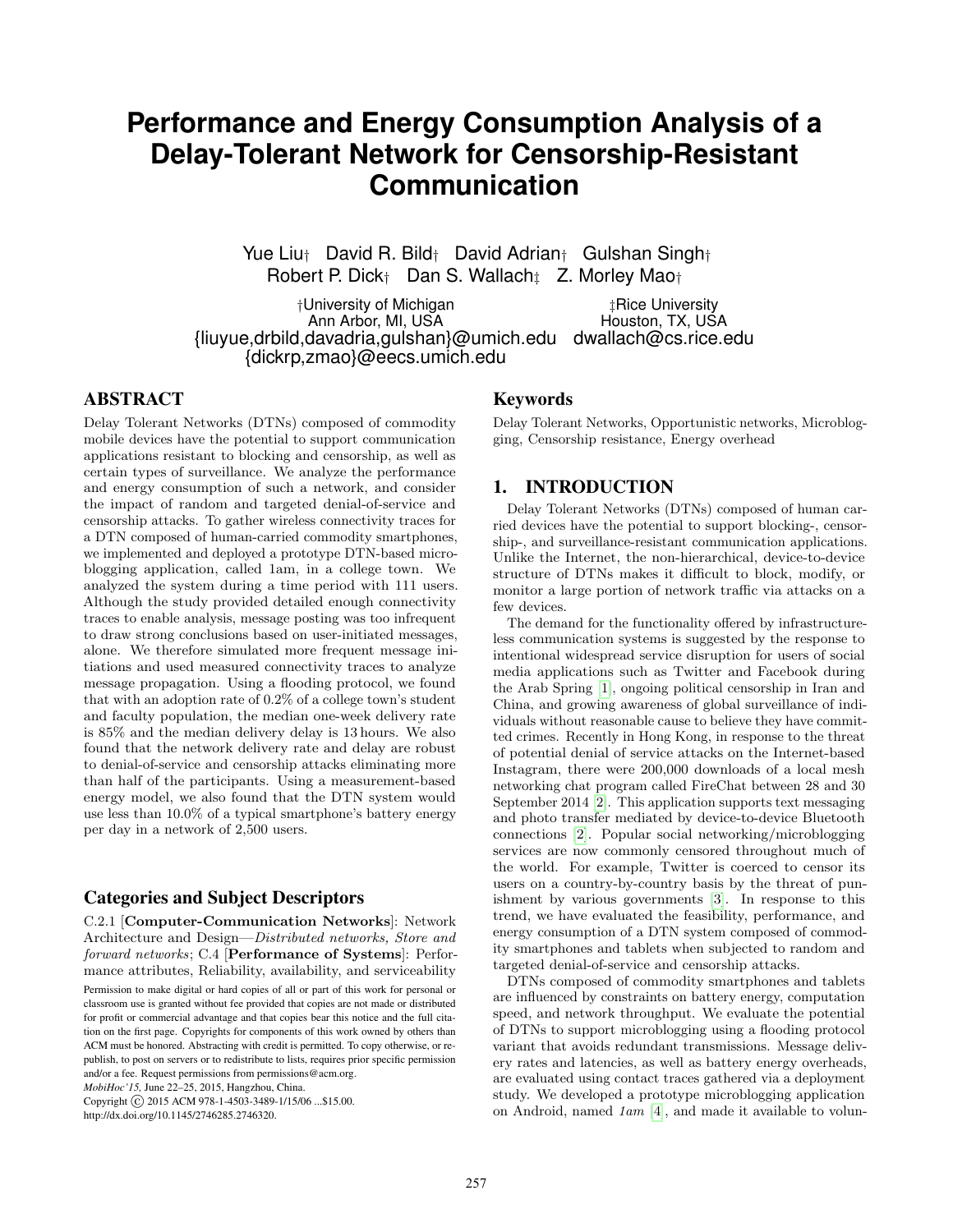teers in a university town for installation on their personally owned smartphones.

Over a period of seven months in 2013, 1am had 291 users, with 111 users during a month of high activity on which our analysis focuses. Although users employed the app for microblogging, the limited number of postings made it difficult to draw strong conclusions based on app usage patterns. However, these volunteers' device-to-device wireless connectivity traces enabled findings on feasibility, performance, energy consumption, and resistance to denial-of-service and censorship attacks. The 1am traces are publicly available (see [Section 8](#page-8-0) for the URL).

- Feasibility and performance: Our analysis indicates that in a college town in which 0.2% of the population install the app, the system has a median delivery rate of 0.85 and a median delivery delay of 13 hours. We pay special attention to the system's performance variations and study their causes. We find that the delivery delays of DTN flooding protocols follow a power law distribution that varies from hours to days [\(Figure 8\)](#page-5-0), which may be of interest to application designers.
- Robustness to denial-of-service and censorship attacks: We found that attacks that randomly remove half of the network participants only reduce delivery rates to the remaining participants by 3%. Targeted attacks, which remove nodes that appear most frequently on the most rapid message delivery paths, were more harmful, causing the delivery rate to decrease precipitously when half of the participants were removed. However, even when subjected to targeted attacks, the network only suffered a 13% decrease in delivery rate when a third of its participants were removed.
- Energy consumption: We analyzed the impact of participating in the proposed infrastructureless microblogging network on smartphone battery lifespan and found negligible impact on battery energy for participants in our 111-user study. Based on a measurement-based wireless communication aware smartphone power consumption model, our analysis shows that participants in a network of 2,500 active users will each expend 10% of their battery energy during a single day of use.

## 2. RELATED WORK

The idea of using infrastructureless networks to support censorship-resistant communication is shared by various existing work [\[5,](#page-9-4) [6,](#page-9-5) [7\]](#page-9-6). Al-Akkad et al. use mobile ad hoc networks (MANETs) to enable continuous tweet dissemination when network infrastructure is disrupted [\[5\]](#page-9-4), which has fewer applications than DTN-based systems because MANETs require instantaneous end-to-end connections. Hossmann et al. describe a DTN-based Twitter application for disaster communication. They do not provide evaluation results due to the lack of contact traces specific to disaster scenarios [\[6\]](#page-9-5). Our goal is providing daily microblogging services in local communities. We therefore use daily human contact traces to study achievable message delivery performance and energy consumption in such systems.

Due to the difficulty of collecting large-scale human contact traces, most existing work on DTNs [\[8,](#page-9-7) [9\]](#page-9-8) uses a few existing traces [\[10,](#page-9-9) [11\]](#page-9-10) for evaluation. The Dartmouth traces record the association histories of all participants on Dartmouth College's campus WiFi network [\[10\]](#page-9-9). Most of the recorded devices are laptops, whose mobility and contact patterns may differ from smartphones. The UCSD traces were collected from participants who used experimental PDAs during the deployment [\[11\]](#page-9-10). Their traces show a trend of declining user engagements [\[11\]](#page-9-10) that is uncommon for normal smartphone users. To gather traces representative of the mobility and contact patterns of modern smartphone users, we installed data collection software on participants' personally owned smartphones.

We are unaware of existing models for the energy consumptions of common DTN routing protocols or applications. Socievole et al. evaluated the energy consumption of five DTN routing protocols via simulation [\[12\]](#page-9-11). They modeled Bluetooth communication, while we modeled 802.11 ad hoc communication. In addition, their analysis considered networks with a maximum size of 200 nodes, while we considered networks with 50,000 nodes.

Various existing work on improving the energy overhead of DTN flooding protocols assumes a simple linear relationship between the network's energy consumption and the average number of copies per message [\[13,](#page-9-12) [14\]](#page-9-13). However, our energy model shows that the cost of learning each node's received and not-yet-received messages to avoid redundant transmissions is the leading energy contributor in large networks, as this cost scales quadratically with network size. This result suggests the simple linear model is inadequate, and possibly misleading.

# 3. 1AM: MICROBLOGGING ON DTNS

This section describes the design of  $1am$ , an infrastructureless DTN-based microblogging service. This information is provided to give background and context to the subsequent analysis sections of the paper.

#### 3.1 Overview

1am is designed to functionality similar to Twitter. Posts are public text messages containing up to 514 characters. Users can post new messages, make comments, and retransmit (analogous to retweet) messages and comments from others. Its main user inter-

<span id="page-1-0"></span>

Figure 1: 1am architecture.

face (UI) displays a timeline of incoming messages.

We now describe some of 1am's characteristics and features. Identity Management: 1am has no central registry that might be used to enable blocking, censorship, or surveillance attacks; it uses a fully distributed design. Users are uniquely identified by self-generated public keys, created locally during application installation. In other words, the public key is the identity, eliminating any need of certification authorities for certifying identity-key associations. We allow 1am users to have human readable user names, which may collide. We resolve user name collisions by comparing public keys that are extremely unlikely to collide. The UI is designed to make the implications clear to users when the same user name is associated with different keys.

Message Authenticity: Like all public communication systems, 1am is subject to rumors and misinformation. Conventional solutions relying on centralized filtering or censor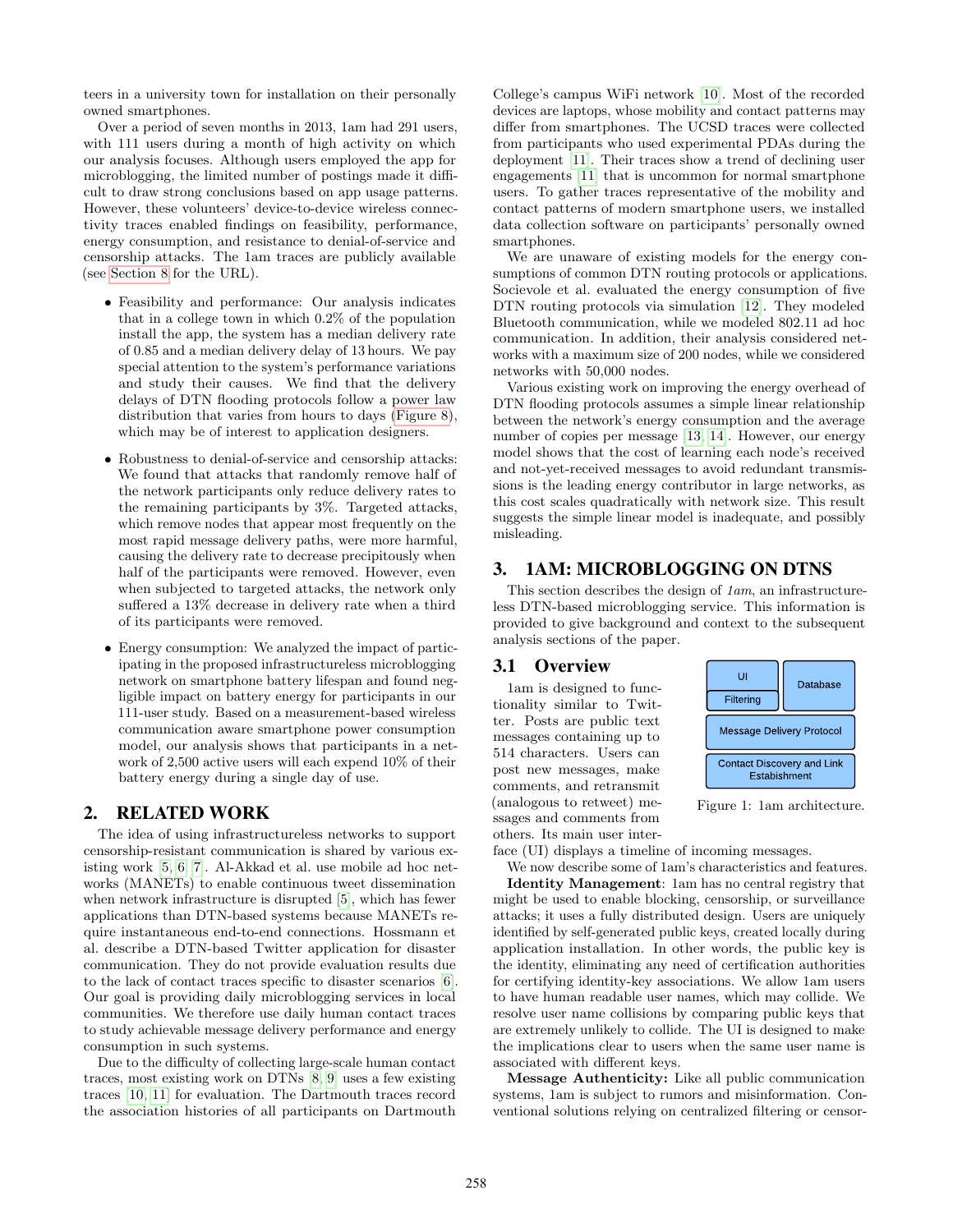ship cannot be used, due to 1am's decentralized architecture. To increase the cost of disinformation campaigns, we protect the authenticity of 1am posts with digital signatures, which are individually verified by each receiver. The intention is for credible 1am users to gradually build up positive reputations. In addition, it would be possible to use distributed spam or propaganda detection techniques [\[15\]](#page-9-14). There is no requirement for users to associate their actual identities with their 1am identities.

Multimedia Support: Bandwidth is a scarce resource in device-to-device networks: 1am cannot support content of arbitrary size. Our study shows that it is feasible to support images. However, without re-designs of the message delivery protocol or major improvements on wireless transceiver energy efficiency, video sharing cannot be supported in our system (see [Section 7\)](#page-7-0).

[Figure 1](#page-1-0) illustrates the architecture of 1am. From the bottom up, the first layer is in charge of contact discovery and link establishment. It detects contact opportunities, establishes an 802.11 ad hoc channel with discovered peers, and informs higher level protocols. Note that this layer is not 1am-specific and should be shared by all DTN applications. The second layer is the message delivery protocol that routes 1am messages to intended receivers. Finally, when a 1am message arrives, the UI is informed and the message is stored in a database for future use, e.g., re-transmission. The UI's displays messages according to given filtering rules, e.g., those from immediate wireless communication neighbors or "followed" identities.

We choose 802.11 ad hoc technology over Bluetooth for device-to-device communication, because the former has longer transmission range. We avoided WiFi Direct due to the inconvenience of its pairing process, which requires human involvement, as well as its lack of broadcast support.

Although modern smartphone hardware and operating systems support 802.11 ad hoc communications, at the time of the study an API was not provided by Android. During our 1am deployment study, to avoid requiring users to "root" their phones, we used an ad hoc network emulation layer to identify direct wireless connectivity, deliver messages, and gather data<sup>[1](#page-2-0)</sup> (See [Section 4.1](#page-2-1) for more details).

## <span id="page-2-2"></span>3.2 Message Delivery Protocol

We use a flooding protocol for message delivery for two reasons. First, flooding protocols can be used to support arbitrary filtering rules. At this stage we are not sure which rules are most appropriate for DTN-based microblogging services and therefore avoid any premature optimization tying the system design to specific rules. Second, in noncongested situations, e.g., for applications with small traffic volume, flooding protocols have the best message delivery performance and worst energy consumption among all routing protocols. Therefore, they serve as good reference points for understanding the limitations of the underlying network and provide guidance for further optimization.

To avoid redundant message transmissions, we exchange Bloom filters during each contact to learn about each node's received and not-yet-received messages. Bloom filters are compact data structures for storing elements and testing set membership [\[16\]](#page-9-15). They are widely used in DTN routing protocols for their space- and bandwidth-efficiency. Specifically, each node stores all its received messages in a Bloom filter that is exchanged at each contact. The other party could then test which of its own messages have not been received by the node. Classic Bloom filters use 14.4 bits per key for a  $10^{-3}$  set membership test error rate [\[16\]](#page-9-15). This is much smaller than the original message it documents.

## 4. USER TRACE COLLECTION

We developed a prototype of 1am and provided it to volunteers in a college town with a student and faculty population of 50,000. The application was instrumented (with knowledge of the study participants) to gather mobility and wireless connectivity data. This section describes the data collection platform and provides some statistics on the gathered traces. It gives an overview of participants' motion and contact patterns, and provides background for understanding the performance numbers in [Section 5.](#page-4-0)

## <span id="page-2-1"></span>4.1 Deployment Platform

Commodity Android devices do not support appropriate 802.11 ad hoc communication [\[17\]](#page-9-16). Enabling it would require rooting participants' phones, which we consider an unacceptable barrier to study participation. Instead, we applied a widely used technique in the DTN research community to estimate 802.11 contact opportunities. To simplify, two devices with simultaneous visibility of common WiFi access points are considered to be capable of direct communication [\[9,](#page-9-8) [18\]](#page-9-17).

We use a data collection platform we designed for assisting DTN protocol deployments, called MANES [\[19\]](#page-9-18). It gathers time-varying location and wireless environment measurements. It also estimates contact opportunities based on WiFi scan results and provides applications with an emulated 802.11 ad hoc communication interface. MANES replaces the "contact discovery and link establishment" layer in [Figure 1.](#page-1-0)

MANES has two components, an Android client that gathers GPS and WiFi scan measurements, and a backend server that aggregates and stores user traces. Location data are uploaded as soon as they become available to support up-todate topology estimation, as the server uses the estimated topology to relay packets between 802.11 neighbors.

To save energy for the client, automated sampling frequency adjustment is used when taking both WiFi and GPS measurements. If there are no significant changes since the last measurement, further WiFi scans are postponed for 120 seconds and further GPS scans are postponed for five minutes. Otherwise, the WiFi sampling frequency is 30 seconds and the GPS sampling frequency is one minute. Because humans are usually stationary, the average WiFi measurement period in the collected traces is 114.5 seconds.

## 4.2 Participant Recruitment

1am traces are collected from fully informed users with their consent. We released 1am to the university community and advertised via posters, gifts of promotional water bottle, and word of mouth. We had 291 users, each of whom used the application at least three days from March to October in 2013. Most were university students. The median trace duration per user is 24 days. We use the first 31 days of traces, the month with the maximum number of participants, for the analysis in the rest of this paper. We refer to this period as the study period. During the study period, we had

<span id="page-2-0"></span> $^{1}\mathrm{We}$  subsequently developed an application-level method that supports direct device-to-device WiFi communication on Android platforms.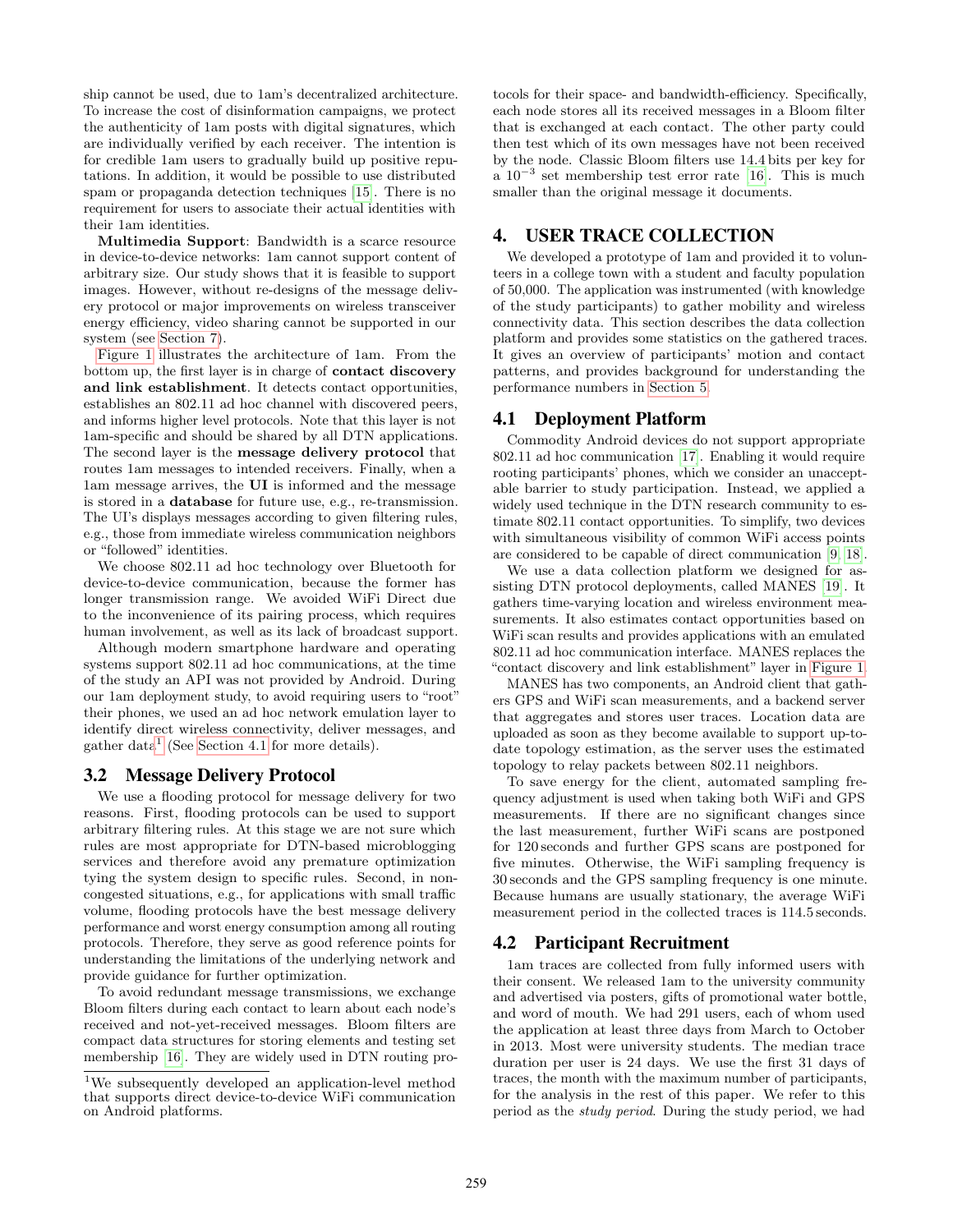<span id="page-3-1"></span>

Figure 2: Contact duration and inter-Figure 3: Average # of contacts by weekcontact time distributions, each following (truncated) power law distributions. day, showing a strong weekday/weekend pattern.

Table 1: Comparison of Contact Traces

<span id="page-3-0"></span>

|                         | UCSD    | $\rm{Dartmouth}$ | lam        |
|-------------------------|---------|------------------|------------|
| Year                    | 2002    | 2003/2004        | 2013       |
| Device                  | PDA     | Laptop/PDA       | Smartphone |
| Duration (days)         | 77      | 114              | 31         |
| Granularity (seconds)   | 120     | 300              | 114.5      |
| Devices participating   | 273     | 6,648            | 111        |
| Number of contacts      | 195,364 | 4,058,284        | 98,072     |
| $\#$ contacts/pair/hour | 0.0028  | 0.000067         | 0.033      |

111 active study participants, with an average of 85 active participants each day.

# 4.3 Contact Statistics

During the study period, 98,072 inter-participant wireless communication contacts were made, with an average of 20 contacts, six of which were unique, per user, per day. 10% of users made no contacts. The average contact rate is 0.0329 contacts per pair per hour, which is much higher than the rate of other WiFi-based contact traces widely used in the DTN community (see the last row in [Table 1\)](#page-3-0). We suspect there have been changes in normal smartphone users' behaviors since those traces were gathered. In our study, users were carrying their own modern, compact, highly functional smartphones and in the UCSD [\[11\]](#page-9-10) and Dartmouth traces [\[10\]](#page-9-9), they were carrying either limited-functionality PDAs or laptops; these devices were carried less frequently than modern smartphones, resulting in decreased contact frequency. It is also possible that 1am users tend to recruit friends and acquaintances with whom they have frequent contact. Previous research shows correlation between physical proximity and social relationships [\[20\]](#page-9-19).

[Figure 2](#page-3-1) shows the distributions of contact duration and inter-contact time. The contact duration has a median of 149 seconds. The inter-contact time has a (truncated) power law distribution in the 30 s–1 day range, with a coefficient of 0.3. This is consistent with prior research findings [\[18\]](#page-9-17).

# 4.4 Diurnal Patterns

[Figure 3](#page-3-1) and [Figure 4](#page-3-1) illustrate a weekly and diurnal pattern of contact numbers, which is expected for a population that is working or studying during weekdays. Note that a pair can meet and have contacts multiple times in a day. On an average weekday [\(Figure 4,](#page-3-1) "Weekdays"), the contact number starts to rapidly increase at 9 a.m. and is at its highest from 1 p.m. to 3 p.m. It then gradually decreases, reaching a minimum at around 3 a.m. On an average weekend [\(Figure 4,](#page-3-1) "Weekends") the contact number stays almost constant at



Figure 4: Average  $\#$  of contacts by hours, showing a strong diurnal pattern with its peak in the early afternoon.

the minimum level of the average weekday. This difference would be expected for a population in which most contacts result from co-location during weekday work or study.

# 4.5 Geographic Patterns

To better understand the study population, we examined the geographic locations of contacts. Not all contacts are associated with GPS readings (only 27.6% are), but all are associated with WiFi scan results. This is expected, as humans typically spend most of their time indoors and GPS readings are often not available indoors. We used the following algorithm to estimate GPS locations based on WiFi scan results. We first estimate the GPS locations of WiFi access points using location samples containing both GPS readings and WiFi scan results; the location of one access point is the average of the GPS locations for all measurements with WiFi scans containing that access point. We then estimate the location of each contact event associated with only WiFi scans as the estimated location of the access point with the highest signal strength in these scans. This algorithm allows us to estimate the locations of 99.4% of the contact events.

To simplify explanation and analysis, we divide the entire area into  $100 \text{ m} \times 100 \text{ m}$  discrete locations that we associate contact events with. There are 239 discrete locations with at least one contact, each. Contacts are distributed unevenly. If the locations are ordered by frequency of contacts, we find that 90% of the contacts occur in the first 25% of locations. [Figure 5](#page-4-1) shows the map of the first 100 locations, with the shade indicating number of contacts. These locations are visually clustered into two components, clearly outlining the two campuses of the university that where the study was done. The Northeast Campus, where the study was most heavily promoted, has more contacts.

To further understand the context of the contacts on each campus, we consider their temporal patterns. [Figure 6](#page-4-1) shows the average number of contacts in the two campuses by weekday. The Northeast Campus curve ("Location1") has clear weekly and diurnal patterns, while the Southwest Campus curve ("Location2") does not. This suggests that most 1am users work in the Northeast Campus (in fact in a few very concentrated areas of that campus, i.e., the darkest few grid elements), instead of the Southwest Campus.

# 4.6 Discussion

The above statistics show that 1am users in these traces are a community of people whose contacts are generally a result of work- or study-related co-location. Most of their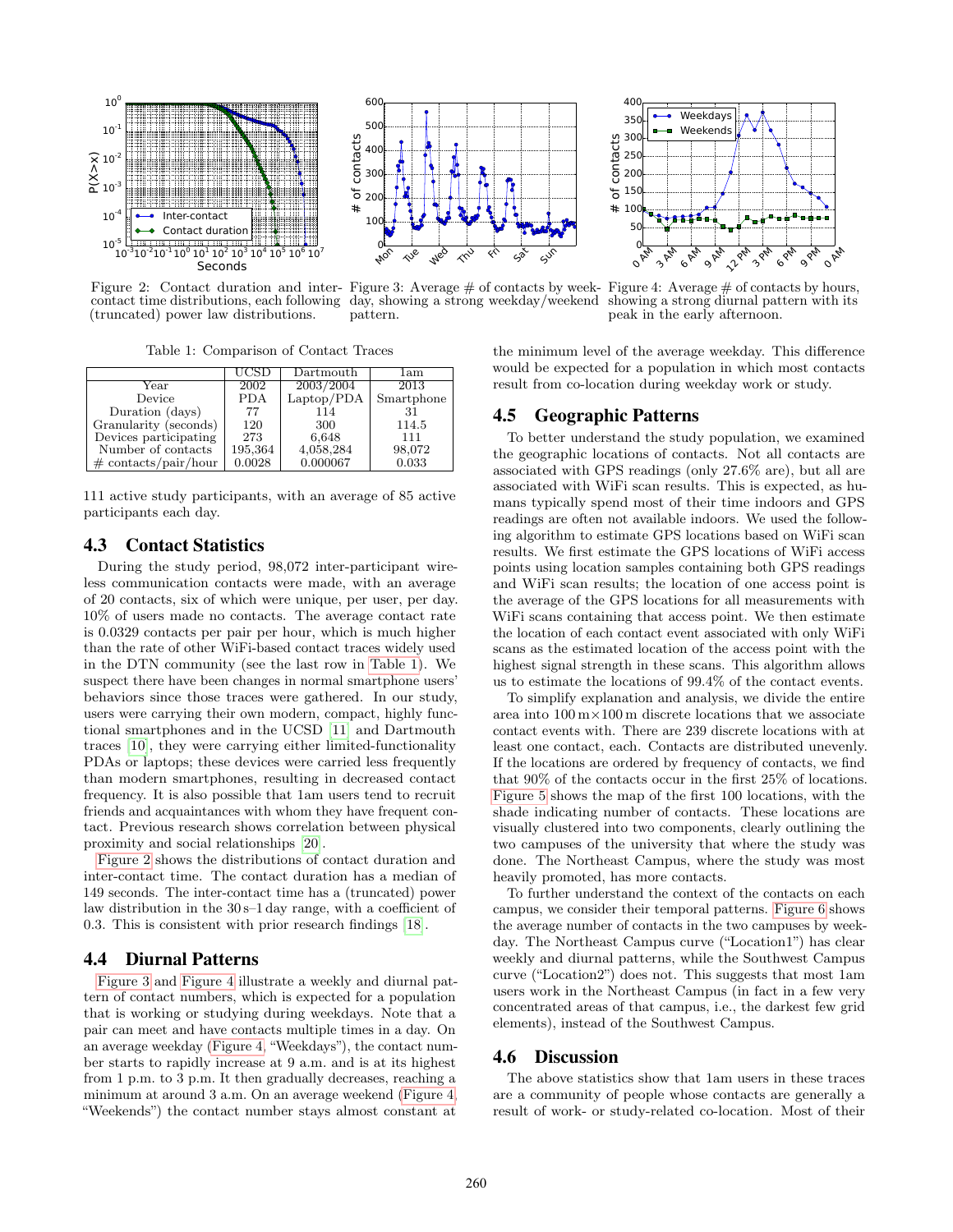<span id="page-4-1"></span>

cured in the Northeast Campus.



contacts, illustrating the two university campuses in an average week. "Loca-over time, showing two stages with sigcampuses. The majority of contacts oc-tion1" (the Northeast Campus) shows nificantly different propagation speeds. weekly and diurnal patterns. "Location2" A point on the X-percentile line repre-(the Southwest Campus) does not have obvious patterns.



Figure 5: Geographic distribution of the Figure 6: Total # of contacts in the two Figure 7: 1am's message delivery rate sents the X-percentile delivery rate at the considered time of the flooding processes.

contacts occur within a few work/study areas. Their motion patterns are less concentrated and correlated during nights and weekends. They continue to have contacts at these times, but with lower frequency. Our conclusions in the rest of the paper will be most relevant to similar deployment scenarios.

# <span id="page-4-0"></span>5. MESSAGE DELIVERY PERFORMANCE

In this section we evaluate 1am's message delivery performance using two metrics, message delivery rate, the percentage of intended receivers that have successfully received a message, and message delivery delay, the elapsed time from message initiation to its successful delivery. We also discuss the robustness of the system when subjected to a variety of potential attacks.

# 5.1 Methodology

Because 1am users initiated too few posts during the study period (on average, around one post per user per month), we cannot draw strong conclusions based on user-initiated messages. We instead simulated more frequent message initiations. In order to fully explore the dynamics of the underlying network, we cause every device in the trace to initiate a message every six minutes. We do not initiate messages from a particular smartphone when it is inactive, i.e., in sleep mode or powered off.

Since 1am uses a flooding protocol to distribute messages, we use timed shortest path analysis to obtain message delivery rates and delays. While this method overlooks performance degradation in congested situations when some messages are forced to follow circuitous routes, it produces an upper bound on message delivery performance that is fairly tight for applications with small traffic volume.

We calculate the shortest-path message distribution tree for each initiated message. The following analysis is based on the aggregated shortest-path trees associated with all message initiations.

## 5.2 Overall Performance

[Figure 7](#page-4-1) illustrates the progress of the simulated flooding processes over time. The X-axis shows the elapsed time in hours since message initiation. The Y-axis shows the delivery rate: the ratio of active nodes that have received the message. If a message has not reached a participant within a week

of initiation, we consider the delivery failed. As there are too many flooding processes to illustrate individually, we use percentile lines to show the distributions of their delivery rates. For example, at 24 h, the 50th percentile line has a delivery rate of 0.68, meaning 24 h after message initiation the median delivery rate of all the flooding processes is 0.68.

The 50th percentile line shows that it takes a median of 14 hours to reach 60% of participants, 24 hours to reach 70%, and a week to reach 85%. The fastest-spreading 10% of messages (the 90th percentile line) take 6 hours to reach 60% of participants, 12 hours to reach 70%, and a week to reach 90%. The slowest 10% of messages (the 10th percentile line) reached almost no other participants, because 10% of participants had no contacts during the study period.

The message propagation speed (the slope of the percentile lines) has two stages. To reach the first 60% of participants it takes 3 hours for every 10% of progress, but it becomes increasingly difficult to reach the rest of the participants. For example, the median case (the 50th percentile line) takes only 18 hours to progress from 0% to 60%, but 50 hours to progress from 60% to 80%. The power-law distribution of delivery delays in [Figure 8](#page-5-0) also illustrates this phenomenon.

To explain this change in propagation speed and understand why it takes so long to reach the last 40% of participants, we examine the difference in contact numbers for receivers reached in different stages of the flooding processes. Different flooding processes have different propagation speeds. Therefore, we did not use absolute elapsed time to quantify a receiver's stage. For example, 9 h is late in a flooding process that finishes in 10 hours, but is early in another one that finishes in 100 hours. To define a metric independent of propagation speed, we order the receivers in each flooding process by their reception times and set the stage of a receiver based on its comparative order, i.e., the delivery rate upon that receiver's message reception. We aggregate samestage receivers of all the flooding processes and show their contact number distributions in [Figure 9.](#page-5-0) The X-axis shows the stages of receivers using delivery rates. The Y-axis is a node's total number of contacts during the study period. As there are multiple nodes at the same stage, we use percentile lines to show their contact number distributions.

There is a clear change in trend at the stage associated with 60% delivery rate. Below that, the contact number distributions are almost constant. Above that, the number of contacts per node decreases dramatically. This is consistent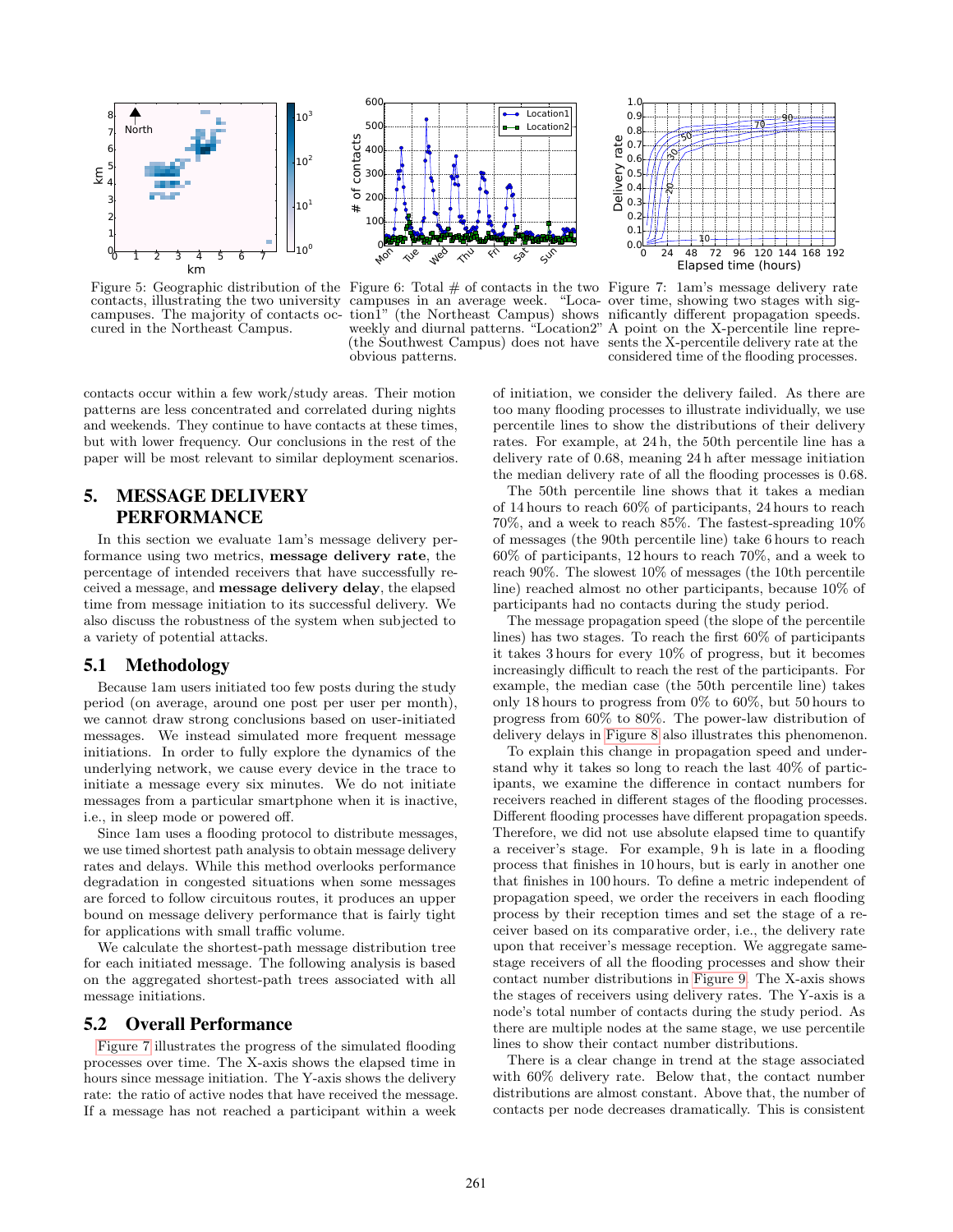<span id="page-5-0"></span>

tion, which follows a (truncated) power of different-stage receivers, showing a of the network) of messages with differlaw.



on the X-percentile line represents the X-percentile contact number of receivers reached at the considered stage.



Figure 8: Message delivery delay distribu- Figure 9: Contact number distributions Figure 10: Delivery delays (to reach 60% transition at 0.6 delivery rate. A point ent initiation hours, showing significant variations. A point on the X-percentile line represents the X-percentile delivery delay of the considered initiation hour.

with [Figure 7,](#page-4-1) which shows a constant propagation speed before reaching 60% delivery rate, and a decreasing speed after that. This result suggests that diminishing contact opportunities prolong delivery delays for the last 40% nodes.

In summary, due to the participants' differences in contact opportunities, the 1am communication system has two stages in its delivery performance. It has a constant propagation speed (3 hours per 10% progress) for the first 60% of the participants, who are well connected with each other. It is increasingly difficult to reach the remaining nodes, which have fewer and fewer contacts. Overall, with a message lifetime of one week, the system has a median delivery rate of 0.85 and a median delivery delay of 13 hours.

#### 5.3 Initiation Time

We also look into the influence of message initiation time on delivery performance. There is a significant difference between weekday and weekend initiations. Weekday initiations have a significantly faster delivery; it takes a median of 12 hours to reach 60% of the network on weekdays, compared to 30 hours on weekends. This is consistent with [Figure 4](#page-3-1) showing that there are significantly more contacts on weekdays than weekends.

There are also significant performance variations by hourof-day, as illustrated in [Figure 10.](#page-5-0) The X-axis shows the initiation hour. The Y-axis shows the delivery delay to reach 60% of the network. For example, in the median case (the 50th percentile line), a message sent at 11 a.m. only takes 10 hours to reach 60% of the network, while another sent at 8 p.m. takes 21 hours.

In general, the closer before noon a message is initiated, the shorter its delay. The later after noon a message is initiated, the longer the delay. The shortest delay occurs at around 12 p.m., and the longest delay occurs at around 7 p.m. This trend is consistent with 1am's daily contact dynamics. The majority of the contacts occur between 10 a.m. and 6 p.m. [\(Figure 4\)](#page-3-1). Messages initiated before this period have the advantage of using all these contact opportunities. Those initiated after the start of this period have fewer contact opportunities and longer delays.

#### 6. ROBUSTNESS

As a natural consequence of their distributed, non-hierarchical structures, DTNs are robust to blocking and censorship

accomplished by removing or controlling network resources. Evaluating a network's robustness to resource removal can be used to determine its robustness to both attacks. The relationship between resource removal and blocking (denialof-service) attacks is straightforward; an attacker might eliminate smartphones, perhaps via malware or by jamming their wireless signals at specific locations. The relationship with censorship is slightly more complex; censorship can be seen as a selective form of resource removal. Because censorship requires control over network devices, or their communication channels, a network structure robust to resource removal is also robust to censorship.

Resistance to attacks in which many network participants simultaneously and rapidly inject messages requires additional consideration. Non-hierarchical networks remain vulnerable to such denial-of-service attacks. However, resisting them is possible. Recall that 1am messages are signed using the private keys of the sending identities. It is practical for receiving mobile devices to detect when particular identities are sending messages at an undesirable rate and then cease forwarding them. An attacker might conceivably adopt a new identity and use it to launch an attack. That strategy can be defeated by assigning higher priorities to messages from nodes that have previously sent messages of interest.

Increasing the cost of surveillance is a secondary goal. 1am messages are public by design. However, there remains value in increasing the cost of reprisal-oriented network surveillance, e.g., associating messages with senders or receivers, or associating identities with individuals. The use of a nonhierarchical device-to-device network has the potential to increase the cost of reprisal-oriented surveillance because it requires a physical presence throughout a large portion of the network to observe enough traffic to associate senders and receivers. Associating identities with messages is also expensive because attackers would require a widespread physical presence, perhaps capable of wireless signal triangulation, to determine the location of the mobile device originating a particular message.

## 6.1 Attacks

We now explain the evaluation of 1am when subjected to two classes of resource removal attacks: the removal of participating devices and the removal of communication channels. Device removal attacks prevent specific network nodes from transmitting or relaying specific (censorship) or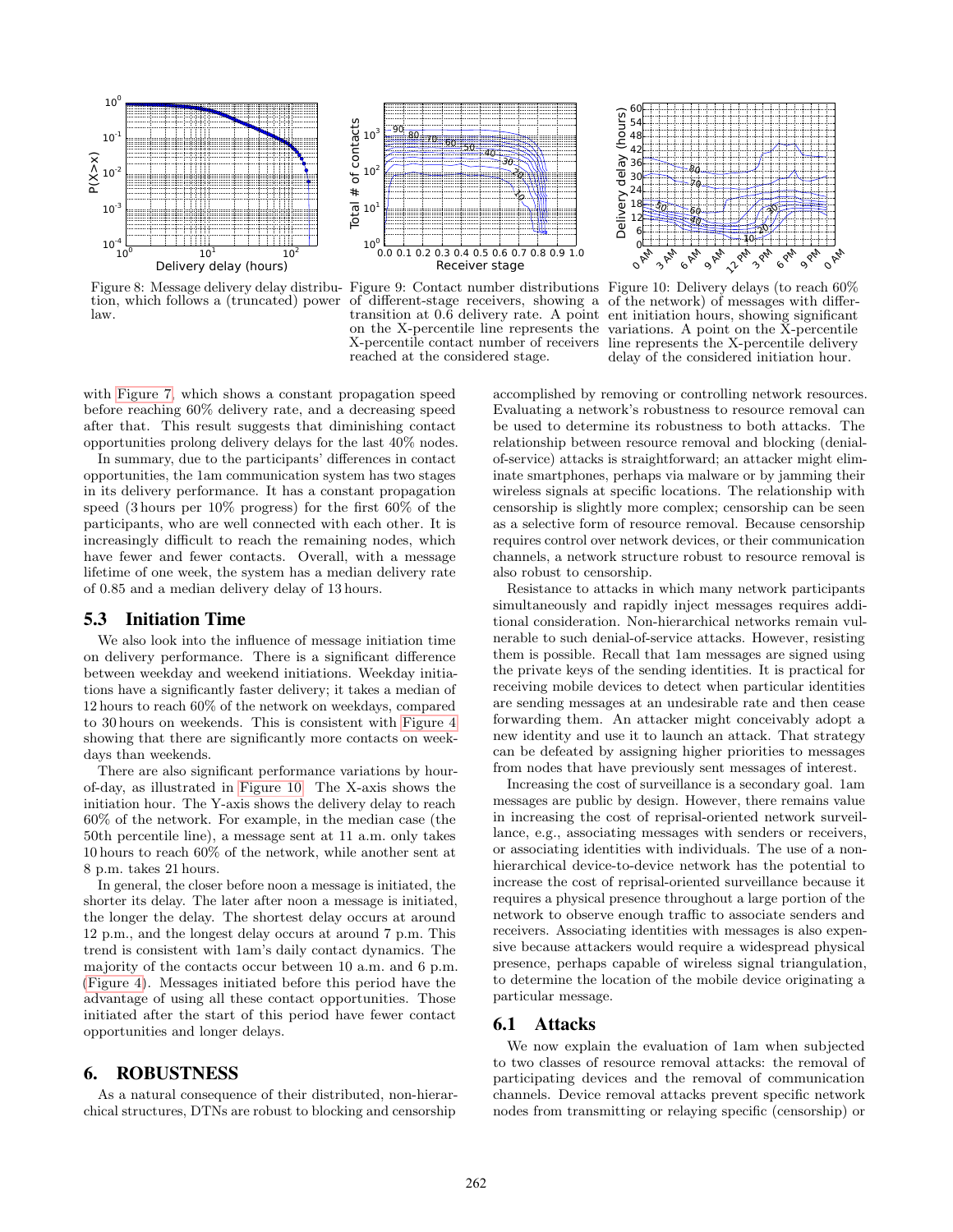<span id="page-6-0"></span>

Figure 11: Degradation of message delivery rates under resource removal attacks. "Random node removal" has almost no effect while "targeted node removal" is the most effective. Under "targeted node removal", the Internet is fragmented much faster than the 1am network.

<span id="page-6-1"></span>

Figure 12: Degradation of message delivery delay under resource removal attacks. Again, "Random node removal" has almost no effect. Both targeted removal attacks are more effective, with "targeted location removal" resulting in faster delay increase.

all (blocking) messages, e.g., through malware deployment, physical attacks, or wireless signal jamming. Two specific strategies are considered. "Random device removal" disables devices at random, and "targeted device removal" disables devices in order of their importance. More important devices occur more frequently on the shortest message delivery paths.

The other class of attack disrupts physically local commu-nications, e.g., via radio jamming on 802.11 frequencies [\[21\]](#page-9-20). We call this "location removal attacks" because it disables all communication within a local area, or location. We defined a *location* to be a  $100 \text{ m} \times 100 \text{ m}$  grid element, i.e., a region with an area similar to that covered by an 802.11b transmitter. Only "targeted location removal" is discussed because "random location removal" is less effective and we believe intelligent attackers would be capable of identifying important locations, i.e., ones with most contact occurrences.

We simulated the effects of both classes of attacks by recalculating the message delivery performance when subject to them. In the case of device removal attacks, all contacts involving the affected devices are removed. In the case of location removal attacks, all contacts occurring within the affected locations are removed.

# 6.2 Attack Performance

Figures [11](#page-6-0) and [12](#page-6-1) illustrate how attacks affect message delivery rates and delays. The X-axis shows the ratio of removed (controlled) resources. The Y-axis in [Figure 11](#page-6-0) is the median delivery rate after a week, and Y-axis in [Figure 12](#page-6-1) is the median delivery delay.

[Figure 11](#page-6-0) shows that random device removal has almost no effect on delivery rates until more than 80% of devices are removed. Targeted removal attacks more quickly impact delivery rates. Targeted device removal and targeted location removal have similar impact with the first being slightly more effective. Targeted device removal causes delivery rate to deteriorate rapidly after 30%–40% of the most important devices are removed and the network collapses when 50% are removed. Targeted location removal does not have the same cutoff effect at the 50% removal ratio.

[Figure 12](#page-6-1) shows that random device removal has almost no effect on delivery latency until more than 60% of nodes are removed. On the other hand, both targeted removal attacks have immediate influence on delay. For example, the targeted location removal incurs around 20 hours increase in delay per 10% of removed devices. It is interesting that contrary to its impact on delivery rate, targeted location removal has a larger impact on message delivery latency than does targeted device removal. The following explanation is consistent with our observations. When a location is removed, it is likely that devices will meet in other locations to complete the delivery process with higher delay. In contrast, when a node is removed, this can terminate further distribution of messages, resulting in reduced in delivery rates, without reducing the delivery delays of the remaining messages.

## 6.3 Comparison to the Internet

We are interested in comparing the performance degradation of the 1am network and the Internet when subject to resource removal attacks. Albert, Jeong, and Barabasi studied the fragmentation of the Internet when its most critical routers are removed [\[22\]](#page-9-21). They quantity network fragmentation using the relative size of the largest cluster, which is an upper bound of the network's average delivery rate. We therefore plotted Internet fragmentation as a function of the percent of removed routers from their paper, in direct comparison with 1am's delivery rate curve in [Figure 11.](#page-6-0) [Figure 11](#page-6-0) shows that when the same ratio of resources are removed, the Internet becomes much more fragmented than the 1am network. This is due to its hierarchical structure; its normal function relies on a few backbone servers. We do not claim that the 1am network is more robust than the Internet under attacks of the same scale, because it may be more difficult to eliminate or compromise 5% of resources on the Internet than on the 1am network.

#### 6.4 Conclusion and Discussion

Our analysis shows that it is ineffective to block or censor 1am communications by randomly removing network resources, unless the majority (more than 80%) of the resources are removed. It is more effective to target the most important resources, i.e., devices with numerous contacts and locations where many contacts occur. Even using this strategy, it is necessary to eliminate a large percentage of the 1am network, relative to a hierarchical network. The Internet is fragmented when less than 5% of its most critical routers are removed, while the 1am network does not degrade rapidly until more than 30% of its devices or locations are removed. Eliminating 30% of network devices, or radio jamming 30%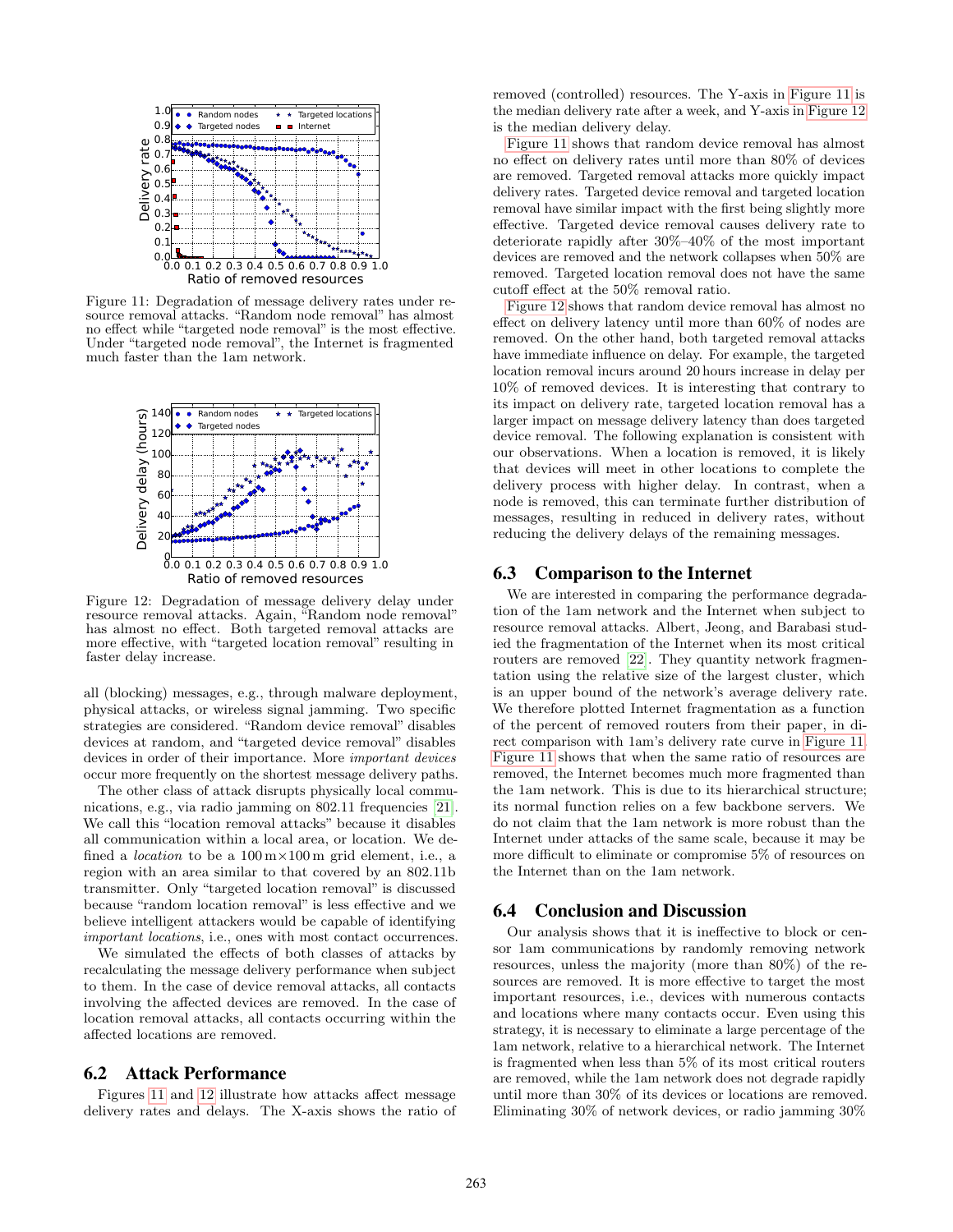Table 2: Power Model Parameters

<span id="page-7-1"></span>

|                  | Meaning                                          | Value                  |  |  |
|------------------|--------------------------------------------------|------------------------|--|--|
|                  | Network size                                     | Deployment dependent   |  |  |
| $E_{f}$          | Energy cost of send+receive<br>one 802.11b frame | $26.4\,\mathrm{mJ}$    |  |  |
| $f_m$            | Message initiation                               | Message type dependent |  |  |
|                  | frequency                                        | (see Table 5)          |  |  |
| $F_m$            | $\#$ of 802.11b frames                           | Message type dependent |  |  |
|                  | per message                                      | (see Table 5)          |  |  |
| $\sigma_{frame}$ | $#$ of data bits per frame                       | 4095/2                 |  |  |
| $R_{contact}$    | Avg. $#$ of contacts                             | 0.0329                 |  |  |
|                  | per pair per hour                                | (1am trace)            |  |  |

<span id="page-7-2"></span>Table 3: Operation/State Dependent WiFi Power

| $P_{idle}$ (idle state)                             | $210 \,\mathrm{mW}$ |
|-----------------------------------------------------|---------------------|
| $P_{high}$ (send/receive state)                     | $341 \,\mathrm{mW}$ |
| $E_{sw}$ (one power state switch from low-high-low) | $242 \,\mathrm{mJ}$ |
| $E_{ping}$ (send+receive one 802.11b frame (ping))  | $2.16\,\mathrm{mJ}$ |
| $E_{send}$ (send one 802.11b frame (UDP))           | $19.6\,\mathrm{mJ}$ |
| $E_{recv}$ (receive one 802.11b frame (UDP))        | $6.8\,\mathrm{mJ}$  |

of the public areas in a town or campus is likely to be an expensive undertaking for an attacker.

## <span id="page-7-0"></span>7. ENERGY MODEL

This section describes an energy model for 1am running on commodity smartphones and describes the relationship between battery depletion and network scale. We first develop an energy model for the WiFi component in 802.11 ad hoc mode based on measurements, then elaborate on the three contributors to energy consumption for 1am: contact discovery, communication, and computation. For the convenience of the readers, [Table 2](#page-7-1) lists a few parameters frequently used throughout this section.

We use a Monsoon power monitor [\[23\]](#page-9-22) to measure power consumption. The devices used for power modeling are rooted Samsung Galaxy Nexus smartphones running CyanogenMod 10.2.1-toro (Android 4.3.1). The wireless chip of these devices is Broadcom BCM4330. The CPU is a Dual-Core 1.2 GHz ARM Cortex-A9.

#### 7.1 WiFi Component in 802.11 Ad hoc Mode

We measure the smartphone's power consumption for different packet transmission frequencies. The experimental setup follows. Two devices are put into 802.11b ad hoc mode and a 2 Mbps communication channel is established. One device uses the "ping" program to send periodic ICMP packets, which are padded into maximum 802.11b frames. We measure the power consumption of the other device, which is placed in sleep mode with only the WiFi component awake. The ping frequency  $(f_{ping})$  is varied from 0.1 Hz to 100 Hz.

We observe clear changes in wireless interface power management states as  $f_{ping}$  changes. When  $f_{ping} < 0.5$  Hz, the WiFi component switches on and off for each frame and consumes significant energy, as the energy cost for one power state switch is much larger than that for one send/receive operation. When  $f_{ping} > 1$  Hz, the WiFi component stays in the high power state. From  $0.5$  Hz to 1 Hz, the frequency of power state switches gradually decreases, and we see a decreasing power consumption despite the increase in ping frequency. Based on this result, we use a conservative two-stage model for the WiFi component. Send/receive operations separated by more than one second cause power state switches. In other words, the device stays in the high power state until there is a gap between operations longer than one second.

[Table 3](#page-7-2) summarizes the measured energy numbers for different power states/operations. Note that we also measured the energy cost of sending/receiving one (maximum) 802.11b frame through an application program operating UDP sockets  $(E_{send}$  and  $E_{recv}$ ), as these numbers are more relevant for application energy modeling.

#### 7.2 Ongoing Contact Discovery

In order to avoid relying on centralized control and scheduling, we used Zheng's and Hou's asynchronous activation algorithm [\[24\]](#page-9-23) to check for contact opportunities periodically. The activation pattern within each period is deliberately designed so that two unsynchronized devices have overlapping activation times. The authors showed that it is possible to achieve a 9/73 duty cycle [\[24\]](#page-9-23). Therefore, the hourly energy cost for contact discovery is  $E_{base} = P_{idle} \cdot 3,600$  seconds  $\cdot \frac{9}{73}$ , where  $P_{idle}$  is the idle power consumption for staying awake in 802.11 ad hoc mode, the minimal power state in which devices could discover each other.

#### 7.3 Communication

Communication happens upon each contact, causing the following sequence of operations. The two devices first switch into the high power state, then exchange Bloom filters to learn about each other's received and not-yet-received messages, then deliver the not-yet-received messages, and finally switch back into the low-power state. The communication energy consumption is therefore the sum of the Bloom filter exchange (we also call it metadata exchange) and message delivery energy consumptions.

#### *7.3.1 Message Delivery Cost*

All messages are flooded to the whole network, so the number of messages received per node per hour is the total number of messages generated by the network per hour,  $Nf_mF_m$ .  $f_m$  is the message initiation frequency (in 1/hour) and  $N$  is the number of nodes in the network.  $F_m$  is the number of 802.11b frames each message consumes (see [Table 5](#page-8-1) for typical message sizes). Therefore, the hourly energy cost for message delivery is  $E_{msg} = E_f(Nf_mF_m)$ .  $E_f$  is the energy cost of sending and receiving one maximum size 802.11b frame,  $E_f = E_{send} + E_{recv}$ .

## *7.3.2 Metadata Exchange Cost*

The metadata of each node's received messages within the preceeding seven days are recorded in Bloom filters—recall that 1am's message lifetime is one week. We now derive the size of each node's Bloom filter. Each node receives in total  $Nf_m \cdot 12$  hours  $\cdot 7$  days  $\cdot F_m$  messages per week, as we assume 12 hours of active time per day for initiating messages. Each message requires 14.4 bits in the Bloom filter (recall [Section 3.2\)](#page-2-2), so the size of each node's Bloom filter (measured in 802.11b frames) is  $\frac{14.4 \text{ b} \cdot (Nf_m \cdot 12 \text{ h} \cdot 7 \text{ d} \cdot F_m)}{B_{frame}}$ , where  $B_{frame}$  is the maximum number of data bits carried by one 802.11b frame.

As each node's Bloom filter is exchanged upon each contact, the energy cost per contact is  $E_f \frac{14.4 \text{ b} \cdot (Nf_m \cdot 84 \text{ h} \cdot F_m)}{B_{frame}} + E_{sw}$ . The extra term  $E_{sw}$  is the energy cost of switching on and off the WiFi component to enable communication (see [Table 3\)](#page-7-2). On the other hand, each node's average contacts per hour is  $NR_{contact}$ , as  $R_{contact}$  is the average number of contacts per pair per hour. Therefore, each node's hourly cost for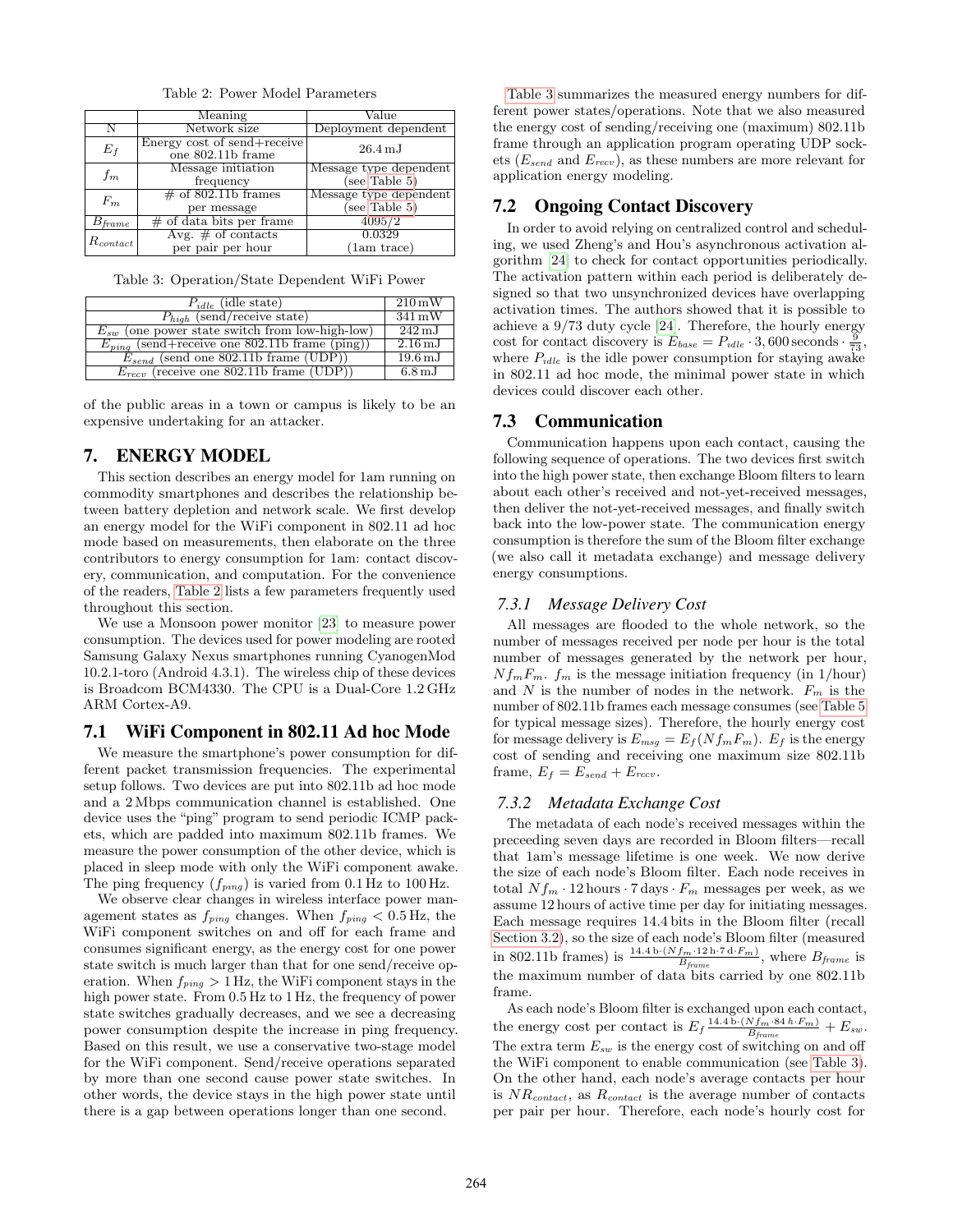Table 4: Energy Cost of 1am Computations

<span id="page-8-3"></span>

|                             | Execution time for  | Energy cost    |
|-----------------------------|---------------------|----------------|
|                             | $5,000$ runs $(ms)$ | per run $(mJ)$ |
| Signature (OpenSSL)         | $741.9$ [ $25$ ]    | 0.1            |
| Verification (OpenSSL)      | 3819.7 [25]         | 0.6            |
| Verification (SpongeCastle) | 1,572,347           | 239            |
| thers                       | 65,776              | 10 0           |

metadata exchange is

<span id="page-8-5"></span>
$$
E_{md} = NR_{contact} \left( E_f \frac{14.4 \,\mathrm{b} \cdot (N f_m \cdot 84 \,\mathrm{h} \cdot F_m)}{B_{frame}} + E_{sw} \right).
$$

Overall, the hourly communication energy cost per node is  $E_{comm} = E_{msg} + E_{md}$ , which scales with  $N^2$  as  $E_{md}$  scales with  $N^2$  and  $E_{msg}$  scales with N.

# 7.4 Computation

Each node's hourly energy cost for computation is  $E_{comp}$  =  $Nf_mE_{mcomp}$ , where  $Nf_m$  is the number of 1am messages received per node per hour, and  $E_{mcomp}$  is the energy cost of processing one message, which includes the cost of signing, verification, and all other operations, e.g., serializa- $\text{tion}/\text{deserialization}$  and database queries and insertions<sup>[2](#page-8-2)</sup>.

[Table 4](#page-8-3) lists the computation time and energy cost for various message handling operations<sup>[3](#page-8-4)</sup>. For digital signature and verification, 1am uses ECDSA with nistp256 for their space-friendly public keys [\[26\]](#page-9-25). Unfortunately Android's default cryptography library, SpongeCastle [\[27\]](#page-9-26), is much less energy efficient  $(2,000\times$  less) than an unsupported native library, OpenSSL [\[28\]](#page-9-27) (see [Table 4\)](#page-8-3). Because it is non-trivial to port OpenSSL to Android and measure its performance, we used a previous paper's reported computation time for the considered algorithm parameters, CPU model, and OS [\[25\]](#page-9-24). In summary,  $E_{mcomp} = 0.1 \text{ mJ} + 0.6 \text{ mJ} + F_m \cdot 10.0 \text{ mJ}$ , for signing, verification, and other operations, respectively. The cost for all operations except signing and verification is proportional to the message size, as reflected in the last term of  $E_{mcomp}$ .

Summing the cost of contact discovery, communication, and computation yields 1am's total hourly energy cost

$$
E = E_{base} + E_{comm} + E_{comp}, \t\t(1)
$$

which scales in  $\mathcal{O}(N^2)$ , as  $E_{base}$  is constant,  $E_{comp}$  is  $\mathcal{O}(N)$ , and  $E_{comm}$  is  $\mathcal{O}(N^2)$ . Note that this model assumes an uniform pairwise contact rate  $(R_{contact})$  independent of the network size  $(N)$ . In reality,  $R_{contact}$  may decrease as N increases, offsetting the  $\mathcal{O}(N^2)$  trend, because an increasing number of nodes may never meet as the network becomes larger and more geographically distributed. Nevertheless, this model produces an upper bound on energy consumption that is fairly tight for small local communities with sufficient mixing, e.g., a university campus.

#### 7.5 Energy Cost for Multimedia Support

Using the energy model in [Equation 1,](#page-8-5) we study 1am's energy overhead for various network sizes  $(N)$  and message types (text, image, and video). N is varied from 100 to 50,000,

<span id="page-8-1"></span>Table 5: Message Sizes  $(F_m)$  and Initiation Frequencies  $(f_m)$ 

| Type       | Message size                                      | 'm<br>$(\text{frames}/\text{msg.})$ | 1 m<br>(msg./hour) |
|------------|---------------------------------------------------|-------------------------------------|--------------------|
| Text       | 514 characters                                    |                                     | 0.16667            |
| Image      | 100 K B                                           |                                     | 0.02536            |
| Video clip | $1 \,\mathrm{Mbps} \times 240 \,\mathrm{seconds}$ | L2000                               | 0.00054            |

<span id="page-8-6"></span>Table 6: Hourly Energy Consumptions for Different Network Sizes and Message Types

| $(\text{network size})$ | Text |       | Image                    |          | Video            |              |
|-------------------------|------|-------|--------------------------|----------|------------------|--------------|
|                         |      | %     | J                        | Z        |                  | %            |
| 100                     | 95   | 0.41  | 99                       | 0.42     | $\overline{122}$ | 0.52         |
| 400                     | 101  | 0.43  | 124                      | 0.53     | 257              | 1.10         |
| 700                     | 108  | 0.46  | 162                      | 0.70     | 467              | 2.00         |
| 1,500                   | 138  | 0.59  | 327                      | 1.40     | 1K               | 5.96         |
| 2,000                   | 164  | 0.70  | 476                      | 2.04     | 2Κ               | 9.59         |
| 5,000                   | 430  | 1.84  | 2K                       | 9.08     | 12K              | 50.0         |
| 50,000                  | 27K  | 117.6 | $181\mathrm{K}$          | 775.2    | $1048\mathrm{K}$ | 4491.6       |
| <b>TT</b>               |      |       | $\sqrt{4}$<br>$\sqrt{2}$ | $\cdots$ |                  | $\mathbf{r}$ |

Energy percentages are for a 6.48 watt-hour battery.

which correspond to  $0.2\%$ –100% adoption rates among students and faculty on a university campus. [Table 5](#page-8-1) shows the sizes (measured in 802.11b frames) and message initiation frequencies  $(f_m)$  of different multimedia messages. Each 1am text message contains at most 514 characters, so one frame per message is sufficient. The text initiation frequency is based on Twitter's average rate, around 2 per user per day [\[29\]](#page-9-28). We consider images of sizes typical for microblogging applications, 100 KB. The image initiation frequency is based on Facebook users' photo posting statistics [\[30\]](#page-9-29). We consider  $352\times288$  video encoded at 1 Mbps, i.e., high-quality MPEG, of 4 minutes duration, the average video length on the Internet [\[31\]](#page-9-30). The video initiation frequency is based on YouTube's statistics [\[32\]](#page-9-31).

[Table 6](#page-8-6) shows the hourly energy consumption of different scenarios. We report both in Joules and the percent of energy in a 6.48Wh battery, a commodity lithium-ion battery widely used in smartphones. We consider the maximum acceptable daily energy consumption to be 25% of the battery, i.e.,  $\sim$ 2.1% per hour assuming 12 hours of active time per day. The shaded cells in [Table 6](#page-8-6) shows the cases we believe would impose unacceptable battery charging burdens on users.

[Table 6](#page-8-6) shows that it is practical to flood text and image messages in networks with up to 5,000 and 2,000 nodes, respectively. However, video messages can only be supported in networks with fewer than 700 nodes, despite a much smaller initiation frequency. In an extreme case when video messages are initiated as frequently as text messages, the battery will be depleted in less than 3 hours even in a 100-node network. If both text and image messages are supported, it is practical to have networks with 1,500 nodes. If all three types are supported, the network is limited to 400 nodes.

Metadata exchange  $(E_{md} \propto N^2)$  is the main cause of energy consumption in large networks. This result suggests that simple energy models that ignore metadata exchange and only consider data transmission [\[13,](#page-9-12) [14\]](#page-9-13) are inaccurate and possibly misleading. We note that the key to designing more energy-efficient DTN message distribution protocols is to offset the  $\mathcal{O}(N^2)$  trend in energy consumption without greatly degrading performance.

#### <span id="page-8-0"></span>8. CONCLUSIONS

Thanks to their structure, DTNs composed of commodity smartphones have the potential to resist blocking and

<span id="page-8-4"></span><span id="page-8-2"></span><sup>&</sup>lt;sup>2</sup>In fact signing is only conducted once by the message initiator while every receiver verifies. We simplified the model by assuming that signing and verification occur the same number of times, leading to an upper bound cost estimation. <sup>3</sup>The energy cost is the product of the computation time and  $P_{CPU}$ , the smartphone's power level with CPU being awake, which is  $760 \,\mathrm{mW}$  according to our measurement.